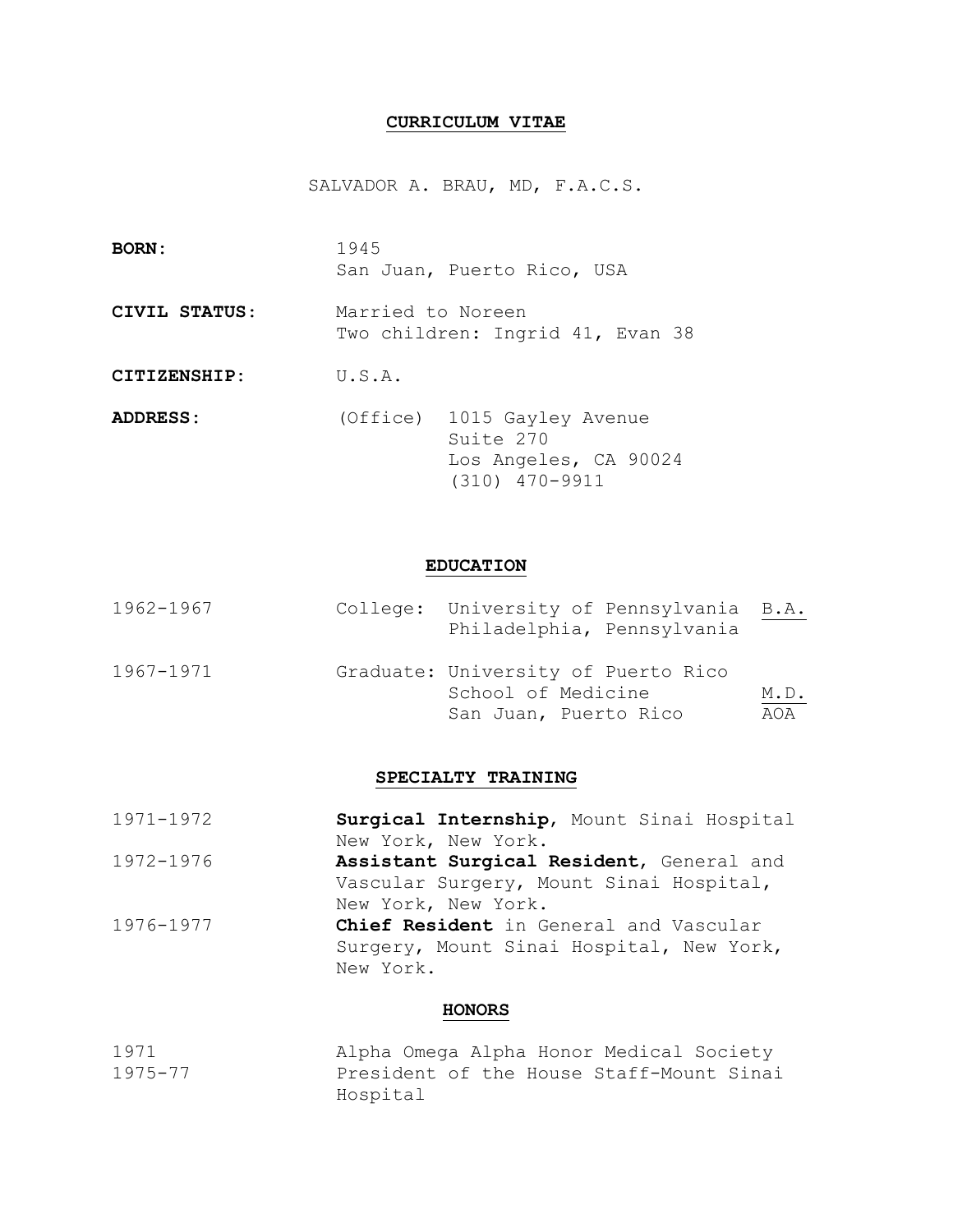Curriculum Vitae **Salvador A. Brau, MD, FACS** Page Two

# **POSTGRADUATE TRAINING**

| 1988         | General and Vascular use of CO2, Argon<br>and ND: Yag lasers.<br>VA Medical Center, West Los Angeles, CA.                        |
|--------------|----------------------------------------------------------------------------------------------------------------------------------|
| 1989         | Laser, Stent and Atherectomy Therapy in<br>Vascular Disease.<br>Arizona Heart Institute, Phoenix, Arizona.                       |
| 1990         | Laser Assisted Laparoscopic Cholecystectomy<br>VA Medical Center, West Los Angeles, CA                                           |
| 1991         | Advanced Laparoscopic Surgery<br>Institute for Advancement of Laser Surgery<br>Los Angeles, California.                          |
| 1993         | Endovascular Technologies Symposium - Hands<br>On Laboratory<br>Harbor-UCLA Medical Center, Torrance, CA                         |
| 1994         | Thoracoscopy and Laparoscopy of the Spine<br>Texas Back Institute, Dallas, TX                                                    |
|              | <b>PRACTICE</b>                                                                                                                  |
| 1977-1998    | Private, solo practice in General,<br>Laparo-Endoscopic, Peripheral Vascular and<br>Endovascular Surgery, Inglewood, California. |
| 1999-present | Practice limited to Anterior Spinal Access<br>Surgery                                                                            |

# **ACADEMIC APPOINTMENTS**

2002-present Visiting Clinical Assistant Professor of Surgery, Keck School of Medicine at USC, Los Angeles, California 1997-2002 Clinical Assistant Professor of Surgery,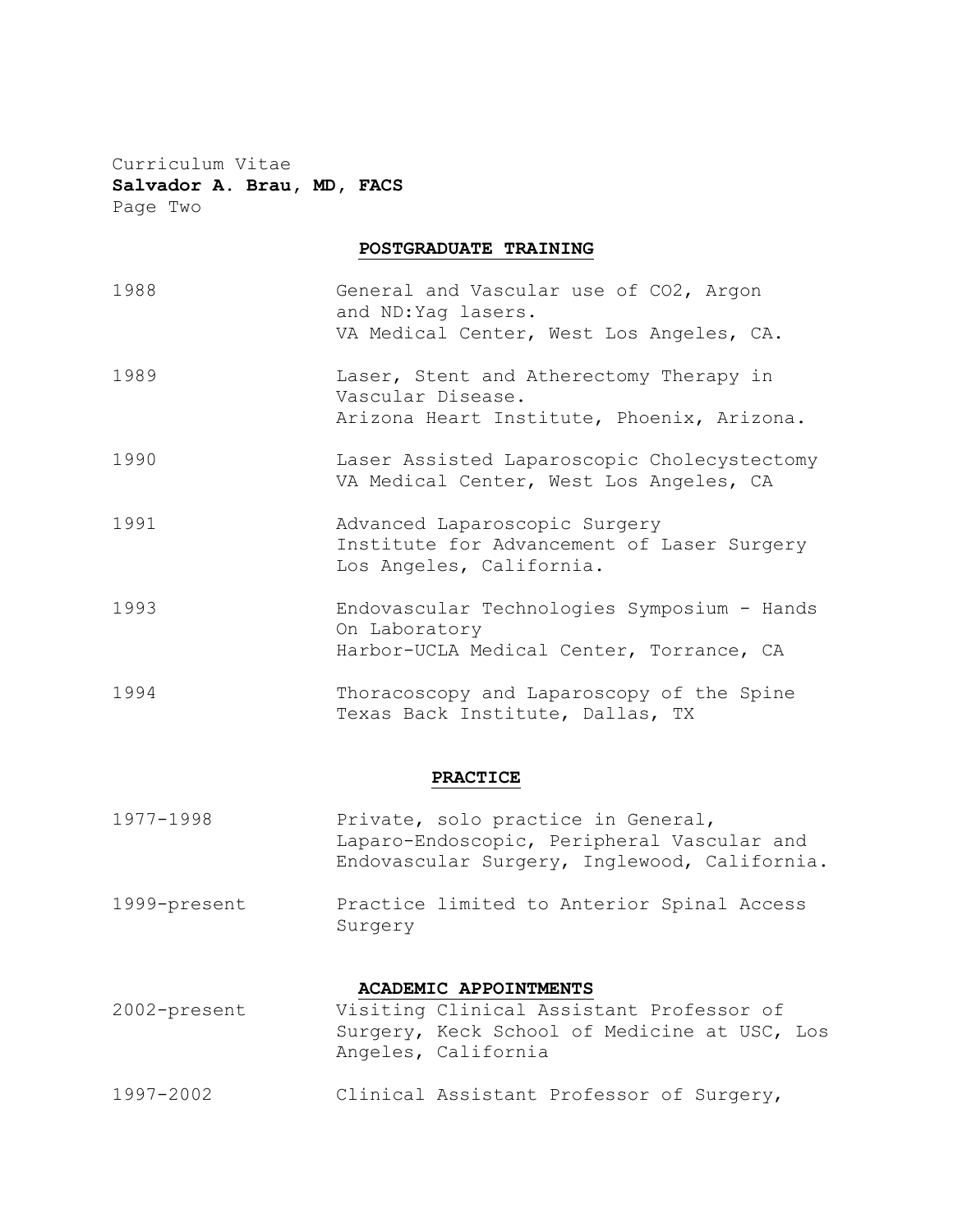Keck School of Medicine at USC, Los Angeles, California

1979-present Clinical Instructor of Surgery, UCLA School of Medicine, Los Angeles, California.

# Curriculum Vitae

# **Salvador A. Brau, MD, FACS**

Page Three

California.

1976-1977 Instructor of Surgery, Mount Sinai School of Medicine, New York, New York.

### **MEDICAL APPOINTMENTS**

- 1998-1999 Chairman, Department of Surgery, Centinela Hospital Medical Center, Inglewood, California
- 1977-1978 Chairman, Utilization Review Committee, Hawthorne Community Medical Group-Maxicare Health Plans, Hawthorne, California
- 1982-1983 Chairman, Tissue Committee, Centinela Hospital, Inglewood, California
- 1984-1986 Chairman, Department of Surgery, Centinela Hospital, Inglewood, California.
- 1996-1997 Chairman, Surgery Review Committee, Centinela Hospital, Inglewood, California
- 1985-1986 President, Westchester Medical Society, Los Angeles, California.

1986-1992 Corporate Medical Director, Director of Managed Care, Member Board of Directors, Home **Hospital Corporation, Irvine**,

- 1992-1997 Consultant for Managed Care, HHC Health Group, Inc., Irvine, California
- 1984-1999 Co-director, Vascular Laboratory, Centinela Hospital, Inglewood, California.
- 1985-1992 Director, Vascular Laboratory, Robert F.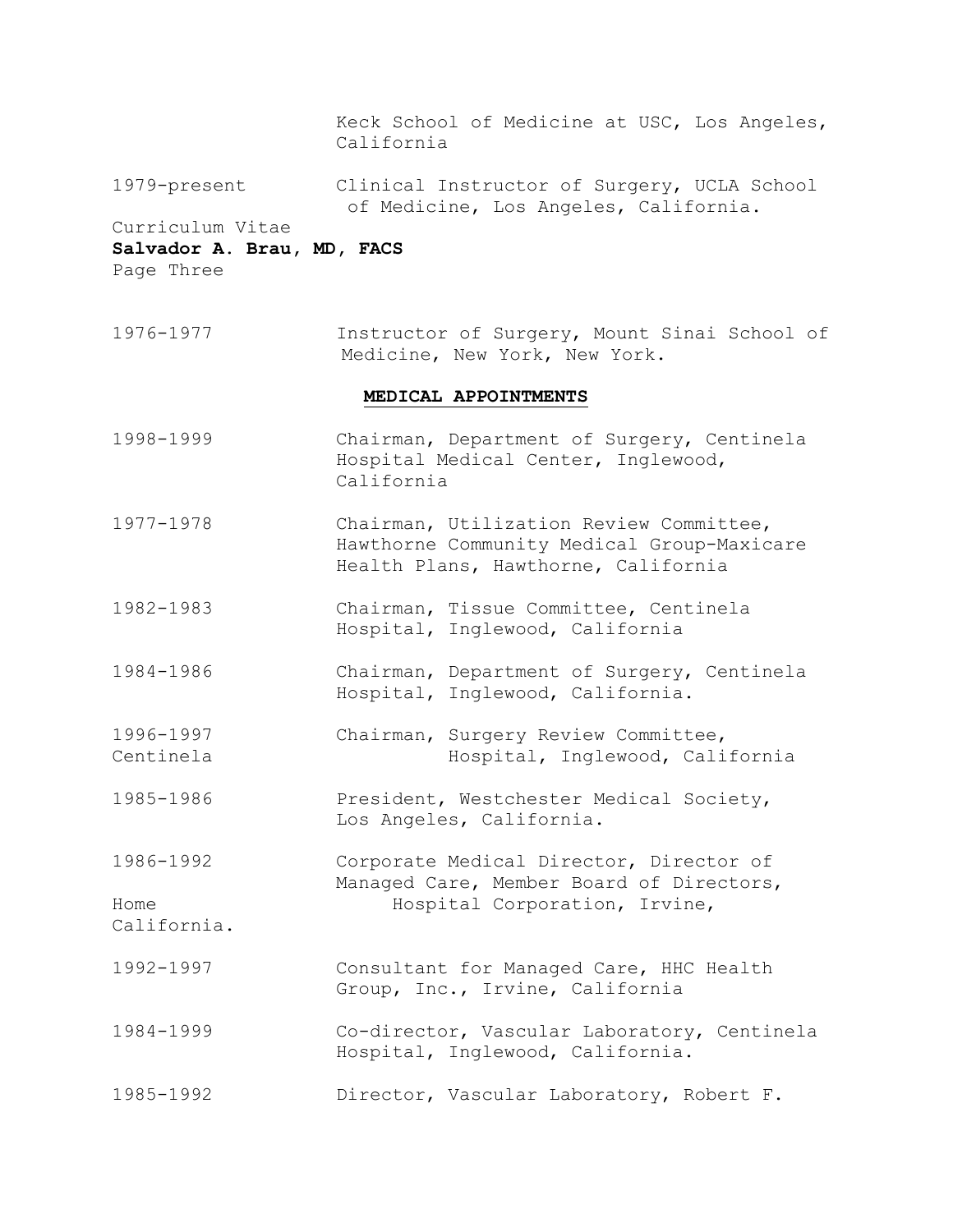|            | Kennedy Medical Center, Hawthorne, CA.                                            |
|------------|-----------------------------------------------------------------------------------|
| 1984-1990  | General Partner, Diagnostic Imaging Medical<br>Group of Westchester, Los Angeles, |
| California |                                                                                   |
| 1985-1990  | General Partner, Westchester MRI Medical<br>Group, Inc. Los Angeles, California   |

# Curriculum Vitae **Salvador A. Brau, MD, FACS** Page Four

#### **LICENSURE**

| 1977 | California Lic. No. G33964          |  |  |
|------|-------------------------------------|--|--|
| 1971 | New York Lic. No. 112701 (Inactive) |  |  |

#### **BOARD CERTIFICATION**

| 1978 | Certified, American Board of Surgery    |  |  |
|------|-----------------------------------------|--|--|
| 1988 | Re-certified, American Board of Surgery |  |  |
| 1998 | Re-certified, American Board of Surgery |  |  |

# **HOSPITAL AFFILIATIONS**

| 1997-2002    | USC University Hospital, Los Angeles, CA.    |
|--------------|----------------------------------------------|
|              | Clinical Assistant Professor                 |
| 1999-present | Saint John's Health Center, Santa Monica, CA |
| 2000-present | Santa Monica-UCLA Hospital, Santa Monica, CA |
| 2000-present | Cedars-Sinai Medical Center, Los Angeles, CA |
| 2008-present | Olympia Medical Center, Los Angeles, CA      |
| 2007-present | Marina Del Rey Hospital, Marina del Rey, CA  |

#### **BIBLIOGRAPHY**

# **Journal Articles**

1. Tomas Heimann, M.D., Salvador A. Brau, M.D., Hideki Sakurai,

M.D., and E. Converse Peirce, II, M.D.: Urinary Osmolal Changes in Renal Dysfunction Following Open Heart Operations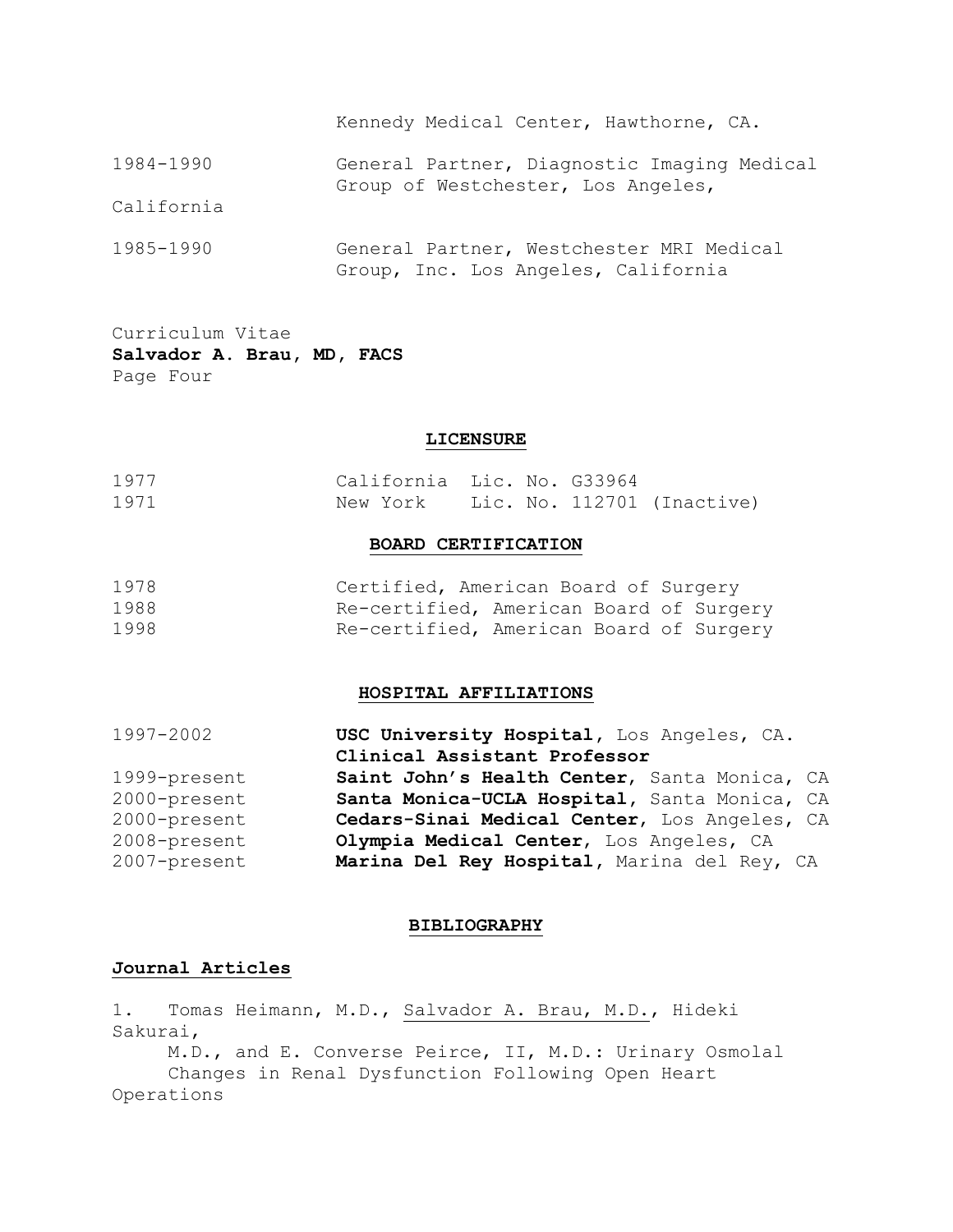Annals of Thoracic Surgery, vol. 22, no. 1, July, 1976.

2. Tomas Heimann, M.D., Salvador A. Brau, M.D., Hideki Sakurai, M.D., and E. Converse Peirce, II, M.D.: Acid-Base Changes in Renal Dysfunction Following Open Heart Surgery, Mount Sinai Journal of Medicine, vol. 45, no. 4, August, 1978. 3. Mark A. Reiner, M.D., Salvador A. Brau, M.D., and Harry Schanzer, M.D.: Primary Aorto-Duodenal Fistula, The American Journal of Gastroenterology, vol. 70, no. 3, September, 1978

Curriculum Vitae **Salvador A. Brau, MD, FACS** Page Five

4. Tomas Heimann, M.D., Salvador A. Brau, M.D., Hideki Sakurai, Intervals in Surgery, The American Journal of Surgery, vol. 140, November, 1980.

- 5. Salvador A. Brau, M.D., FACS: Video Endoscopic Surgery in the Community Hospital, Surgical Laparoscopy and Endoscopy, September, 1993
- 6. Brau SA, Mini-open Approach to the Spine for Anterior Lumbar Interbody Fusion, Description of the Procedure Results and Complications. The Spine Journal Vol 2, #3 pp. 216-223, May/June, 2002
- 7. Brau SA, Spoonamore MJ, Snyder L, et. al., Nerve Monitoring Changes as Related to Vascular Compression. The Spine Journal Vol 3, #5 pp. 351-355 Sept/Oct 2003
- 8. Schiffman ML, Brau SA, Henderson R, et. al., Bilateral Implantation of Low-profile Interbody Fusion Cages: Subsidence, Lordosis, and Fusion Analysis. The Spine Journal Vol 3, #5 pp. 377-387 Sept/Oct 2003
- 9. Brau SA, Delamarter RB, Schiffman ML, et. al., Left Iliac Artery Thrombosis during Anterior Lumbar Surgery. Annals of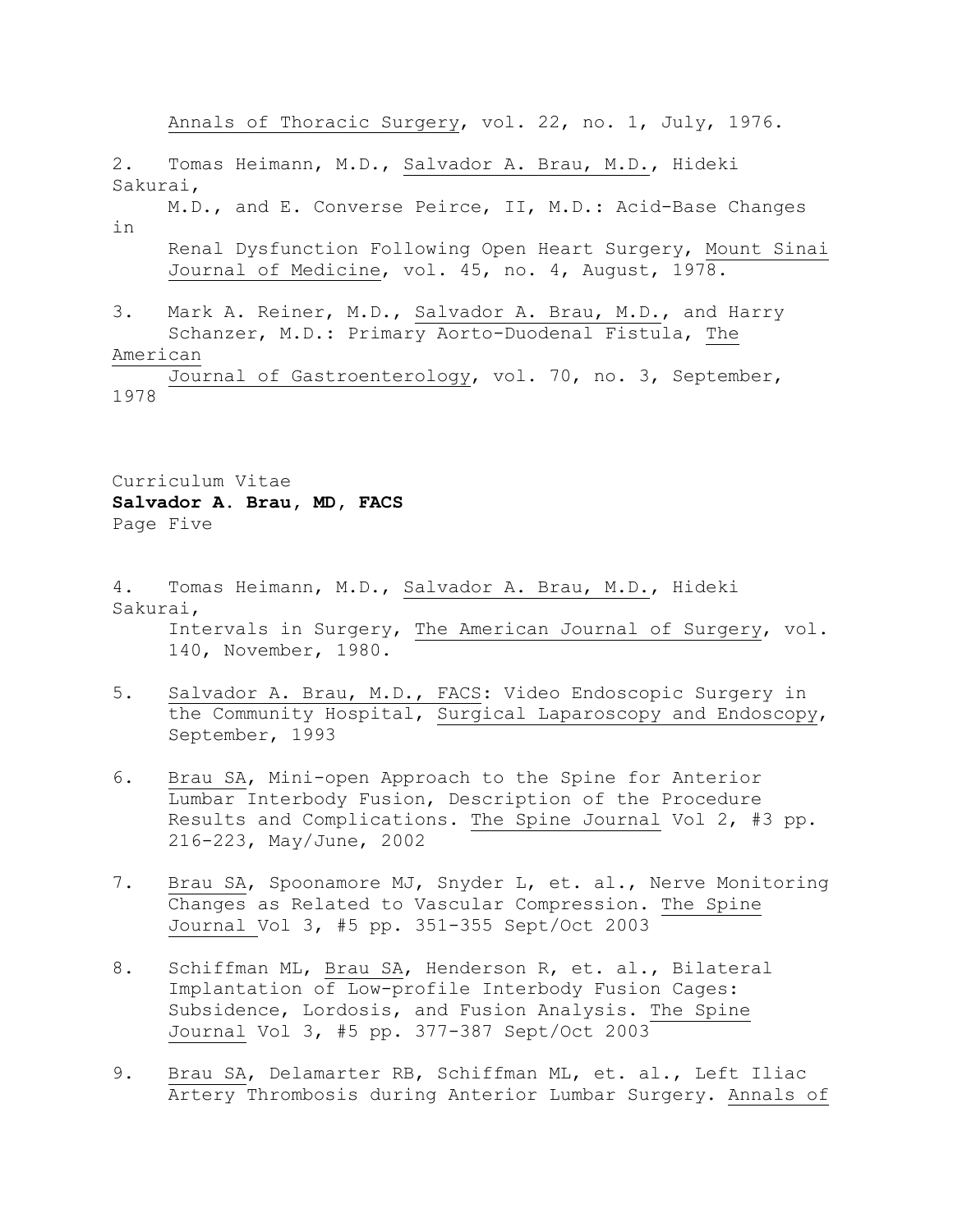Vascular Surgery Vol 18, #1 pp. 48-51 Jan 2004

- 10. Brau SA, Delamarter RB, Schiffman ML, et. al., Vascular Injury during Anterior Lumbar Surgery. The Spine Journal Vol 4, #4 July/Aug 2004
- 11. Brau SA, Delamarter RB, Watkins RA, et. al., Access Strategies for Revision in Anterior Lumbar Surgery. Accepted for publication, Spine

#### **Monographs**

- 1. Brau SA, Approach Strategies in Revision of Lumbar Arthroplasty, in McAfee PC edition, Roundtables in Spine Surgery, Vol 1, No 1, June 2005, Quality Medical Publishers
- 2. Brau SA, Exposure Issues in Lumbar Disc Replacement Surgery, in Heller JG edition, Seminars in Spine Surgery, Vol 18, No 2, June 2006, Elsevier

Curriculum Vitae **Salvador A. Brau, MD, FACS** Page Six

3. Brau SA, Anterolateral Retroperitoneal Approach (ARPA) for Nucleus Arthroplasty, In-Spine 2-07, Vol. 3, 2007

# **Book Chapters**

- 1. Salvador A. Brau, M.D., FACS: Muscle Sparing Approach to Anterior Lumbar Spine Fusion, in Watkins' Ed. The Spine in Sports, Mosby, 1996
- 2. Salvador A. Brau, M.D., FACS: *Anterior Approach to the Cervico-Thoracic Spine, Chapter 12* in Watkins' Ed. Surgical Approaches to the Spine 2<sup>nd</sup> Edition, Springer, New York 2003
- 3. Salvador A. Brau, M.D., FACS: *Anterior Muscle Sparing Retroperitoneal Approach to L2-S1*, Chapter 22 in Watkins' Ed. Surgical Approaches to the Spine  $2^{nd}$  Edition, Springer, New York 2003
- 4. Salvador A. Brau, M.D., FACS: *Transperitoneal Laparoscopic Approach to L5-S1*, Chapter 40 in Watkins' Ed. Surgical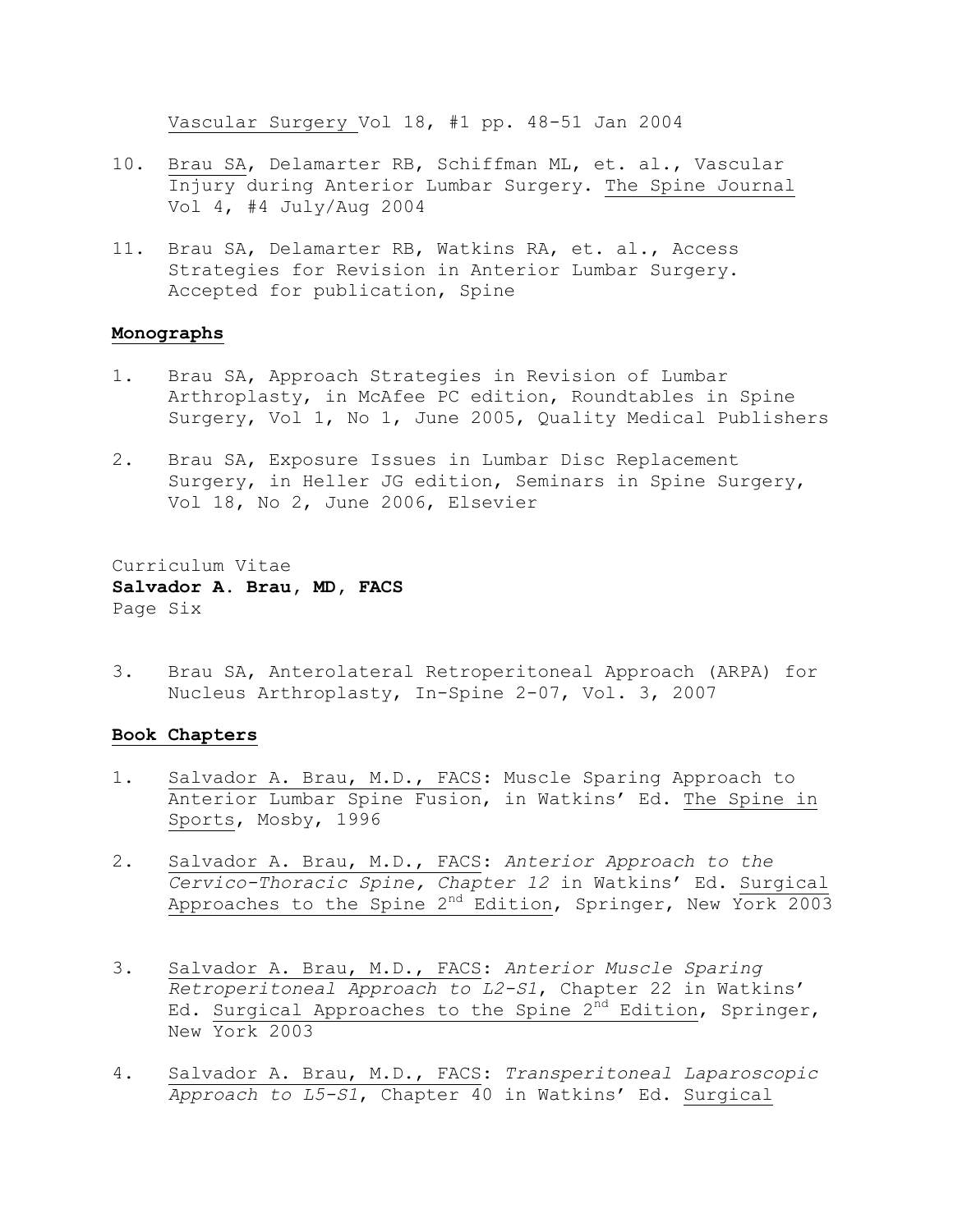Approaches to the Spine 2<sup>nd</sup> Edition, Springer, New York 2003

- 5. Salvador A. Brau, M.D., FACS: *Video-Endoscopic Approach to the Thoracic Spine*, Chapter 42 in Watkins' Ed. Surgical Approaches to the Spine 2<sup>nd</sup> Edition, Springer, New York 2003
- 6. Salvador A. Brau, MD, FACS: Anterior Approach to the Lumbar Spine in Guyer and Zigler's Ed. Spinal Arthroplasty: A New Era in Spine Care, Quality Medical Publishing, Inc. St. Louis 2005

### **Paper and Oral Presentations**

1. Salvador A. Brau, MD, Nerve Monitoring Changes During Anterior Lumbar Spine Surgery, **Paper Presentation** Meeting of the Americas II, North American Spine Society, New York, N.Y. April 26, 2002 and International Society for the Study of the Lumbar Spine, Annual Meeting, May 14, 2002, Cleveland, Ohio

Curriculum Vitae **Salvador A. Brau, MD, FACS** Page Seven

- 2. Salvador A. Brau, MD, Mini-Open Retro-peritoneal Approach to the Lumbar Spine, **Oral Presentation**, Emerging Technologies in Spine 2002, Montreal, Canada, October 30, 2002
- 3. Salvador A. Brau, MD, Left Iliac Artery Thrombosis During Anterior Lumbar Surgery, **Paper Presentation**, Annual Meeting, Southern California Vascular Surgery Society, La Costa, California, April 12, 2003
- 4. Salvador A. Brau, MD, Rick B. Delamarter, MD, Michael Schiffman, MD, et. al., Vascular Injury During Anterior Lumbar Surgery, **Paper Presentation**, North American Spine Society Annual Meeting, San Diego, California, Oct 26, 2003
- 5. Salvador A. Brau, MD, Rick B. Delamarter, MD, Robert G. Watkins, MD, Mini-Open Anterior Approach for Lumbar Total Disc Replacement: Technique and Complications, **Paper Presentation,** Spine Arthroplasty Society Annual Meeting, Vienna, Austria, May 4, 2004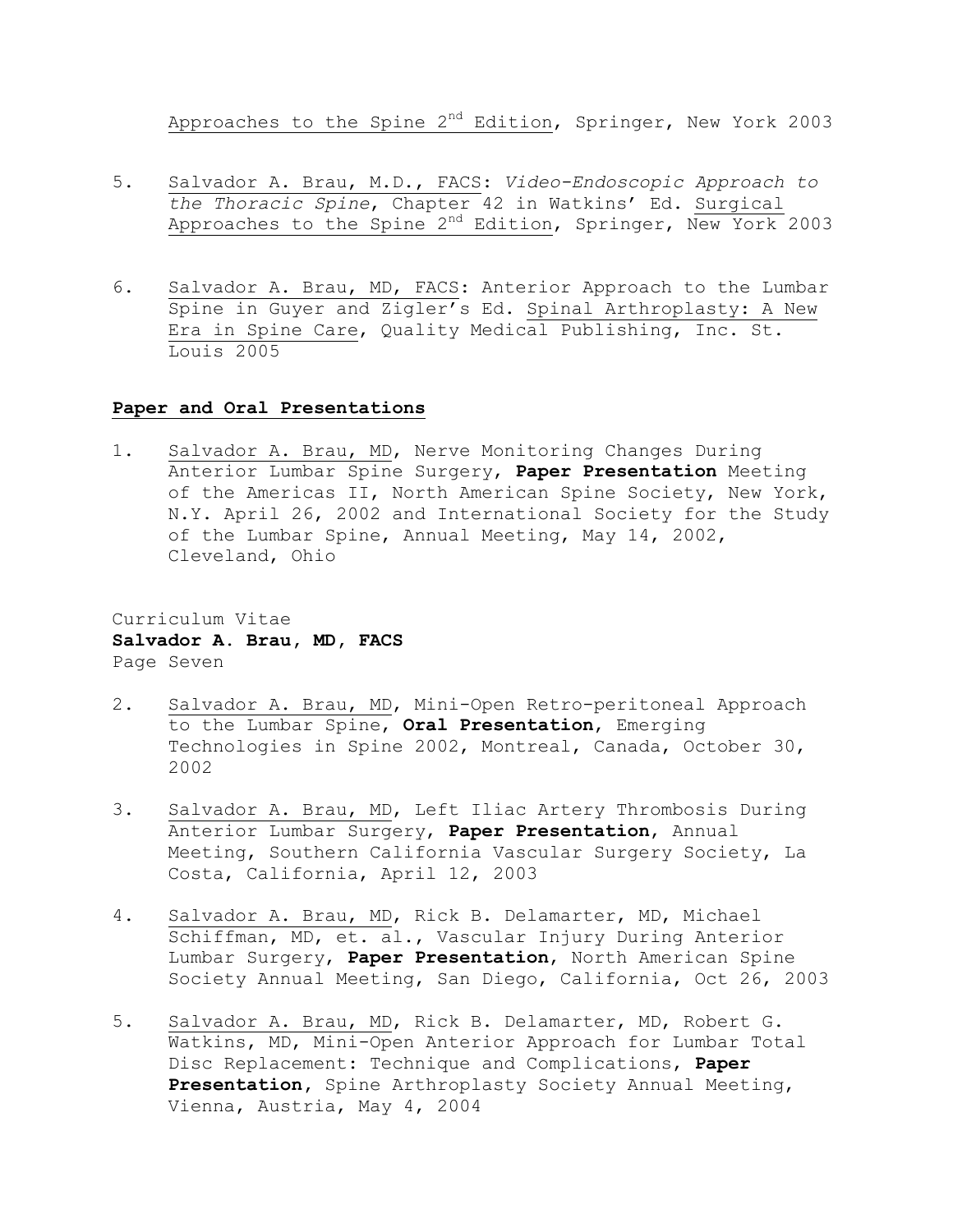- 6. Salvador A. Brau, MD, Retro-peritoneal Approach to the Lumbar Spine, **Paper presentation and Video presentation**, Society for Clinical Vascular Surgery, Annual Meeting, Coral Gables, Florida, March, 2005
- 7. Salvador A. Brau, MD, Management of Anterior Lumbar Approach Complications, **Instructional Course Lecture**, **President's Session**, Spine Society of Australia Annual Meeting, Auckland, New Zealand, April 2005
- 8. Salvador A. Brau, MD, Lumbar Arthroplasty Approaches-Tricks and Prevention of Complications, **Oral Presentation**, Spine Society of Australia Annual Meeting, Auckland, New Zealand, April, 2005
- 9. Salvador A. Brau, MD, Anterior Lumbar Surgery in the Outpatient Surgery Setting, **Oral Presentation**, World Spine Society Annual Meeting, Rio de Janeiro, Brazil, July 31-Aug 3, 2005
- 10. Salvador A. Brau, MD, Incidence of Anterior Revision and Approach strategies in Lumbar Arthroplasty, **Oral Presentation**, Spine Society of Australia Annual Meeting, Sydney, Australia, April 2006

Curriculum Vitae **Salvador A. Brau, MD, FACS** Page Eight

- 11. Salvador A. Brau, MD, Access Complications and Revisions in a Large Series of Patients Undergoing Total Disc Replacement with the ProDisc-L Device, **Oral Presentation**, North American Spine Society 22<sup>nd</sup> Annual Meeting, Austin, TX, Oct 25, 2007.
- 12. Salvador A. Brau, MD, Revision Problems in Anterior Lumbar Surgery, **Oral Presentation**, Spine Arthroplasty Society Annual Meeting, Miami, FL, May 6, 2008.

# **Symposia**

1. Salvador A. Brau, MD, Approach Related Complications, Symposium on Salvage Strategies for Disc Arthroplasty, North American Spine Society Annual Meeting, Philadelphia, PA, September 28, 2005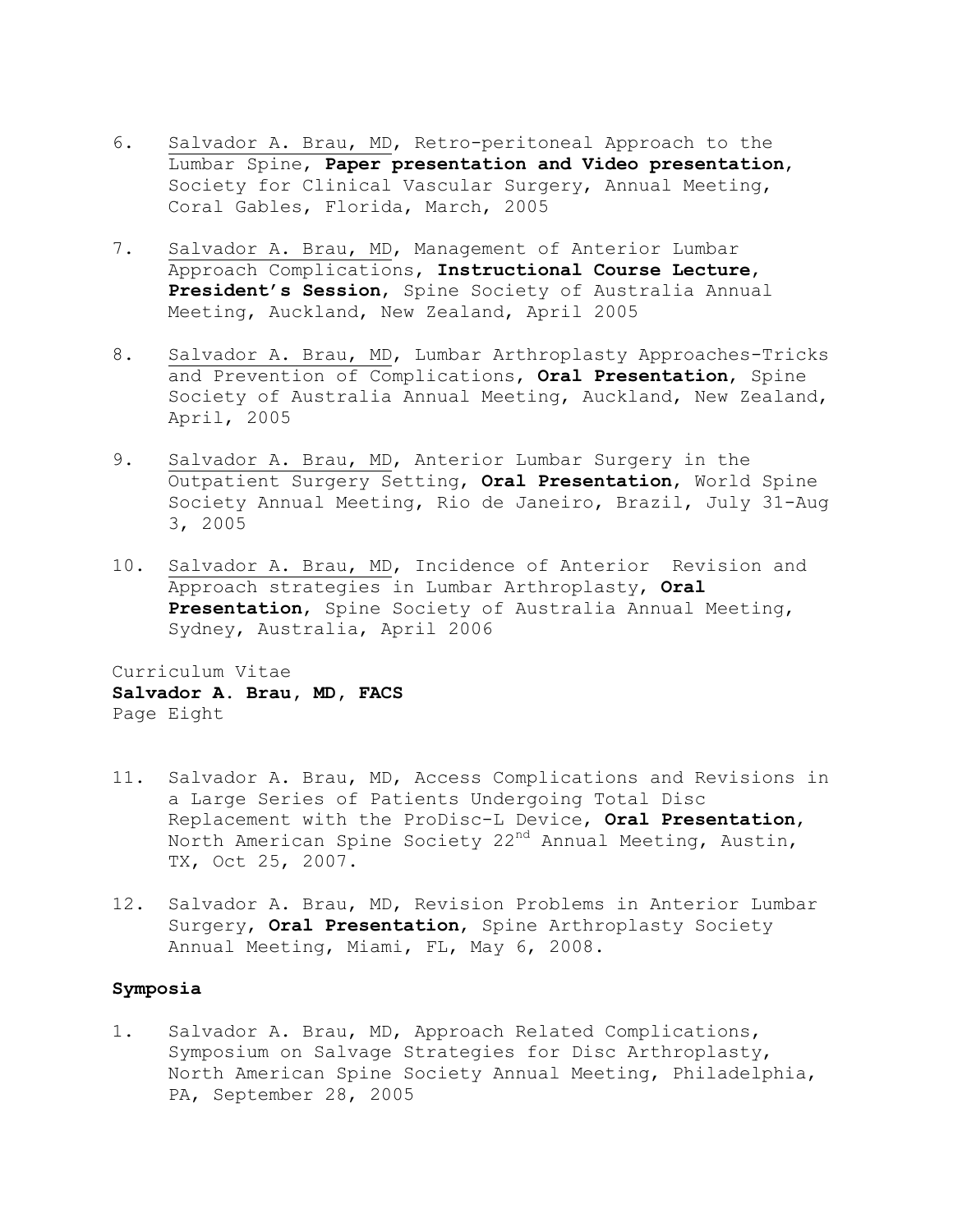2. Salvador A. Brau, MD, Approach Related Complications, Disc Salvage Symposium, American Academy of Orthopedic Surgeons Annual Meeting – Specialty Day, Chicago, IL, March 25, 2006

#### **Poster and Video Presentations**

- 1. Salvador A. Brau, M.D., FACS, Robert Watkins, M.D., Lytton Williams, M.D., Complications of the Approach for Anterior Lumbar Spine Surgery, **Poster Presentation**, North American Spine Society Annual Meeting, October 2000, New Orleans, LA
- 2. Michael Schiffman, MD, Salvador Brau, MD, Bilateral BAK/Proximity Cages in ALIF, **Poster Presentation**, Meeting of the Americas II, North American Spine Society, New York, N. Y. April 26, 2002
- 3. Michael Schiffman, MD, Salvador A. Brau, MD, Bilateral Implantation of Low Profile Interbody Fusion Cages, **Poster Presentation,** World Spine II, Chicago, IL August 10-13, 2003
- 4. Salvador A. Brau, MD, Rick B. Delamarter, MD, Robert G. Watkins, MD, Mini-Open Approach for Total Disc Replacement: Results and Complications. **Poster Presentation,** Spine Arthroplasty Society Annual Meeting, Phoenix, Arizona May 1-3, 2003

Curriculum Vitae **Salvador A. Brau, MD, FACS** Page Nine

- 5. Michael Schiffman MD, Salvador Brau MD, Mini-Open Stand Alone Fusion. **Video Presentation,** American Academy of Orthopaedic Surgeons Annual Meeting, San Francisco, California, March 10-14, 2004
- 6. Salvador A. Brau MD, Avoidance of Retrograde Ejaculation in Lumbar Arthroplasty, **Poster Presentation**, Spine Arthoplasty Society, Global Symposium on Motion Preservation, New York, N.Y. May 2005
- 7. Salvador A. Brau, MD**,** Incidence of Revision and Approach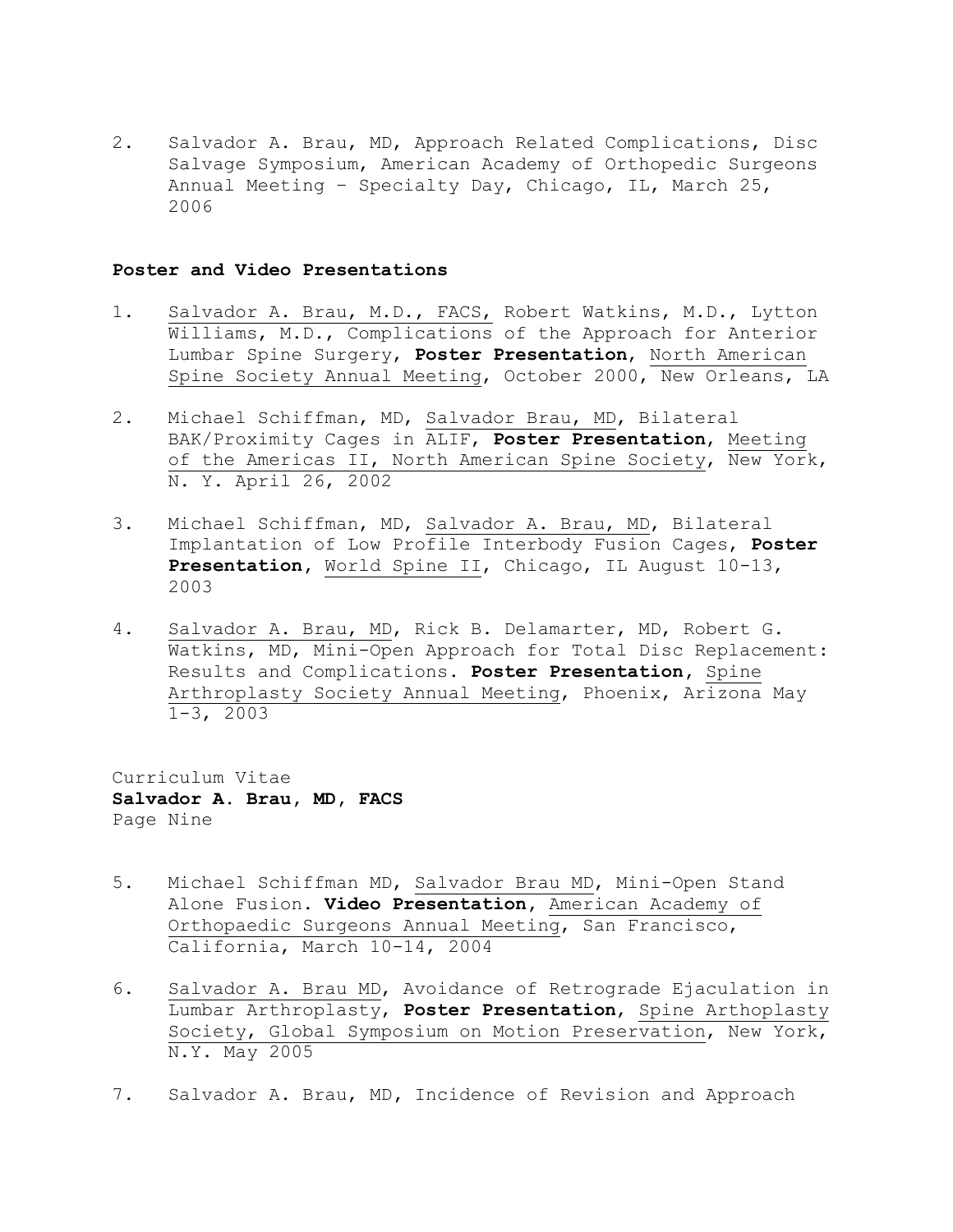Strategies in Lumbar Arthroplasty, Poster Presentation, North American Spine Society  $21^{st}$  Annual Meeting, Seattle, WA, Sept 28, 2006

- 8. Salvador A. Brau, MD, Approach Complications in Total Disc Replacement, Poster Presentation, North American Spine Society  $21^{st}$  Annual Meeting, Seattle, WA, Sept 29, 2006
- 9. Salvador A. Brau, MD, Antero Lateral Retroperitoneal Approach (ARPA) for Nucleus Replacement, Spine Arthroplasty Society Annual Meeting, Berlin, Germany, May 6, 2007

### **Post-Graduate Course Faculty**

- 1. Mini-Open Approach to the Lumbar Spine, Center of Excellence, Saint John's Health Center, Santa Monica, California Oct. 2000, May, Sept. 2001, Feb., Aug., Dec., 2002, Feb., June, Nov., 2003, Feb., 2004, June, 2004
- 2. Mini-open ALIF, Anatomy and Approach, Minimally Invasive Spine Surgery, The Spinal Science Advancement Foundation, Orlando, Florida, Aug. 4, 2001
- 3. Mini-Open Approach for Artificial Disc Placement, Emerging Concepts in Spine Surgery, HealthStream Education Design, Key Largo, Florida, May, 2002
- 4. Anterior Access for Total Disc Replacement Workshop, Synthes-Spine Solutions, Los Angeles, California, Sept., 2003, Denver, Colorado, Jan., 2004, Los Angeles, California March, 2004, Sept, 2004

Curriculum Vitae **Salvador A. Brau, MD, FACS** Page Ten

- 5. Management of Complications of Anterior Lumbar Surgery, AOSpine Europe, Strasbourg, France, Sept. 2004
- 6. Arthroplasty Approaches, Surgical Tricks and Complications-How to minimize Complications,  $17<sup>th</sup>$  Annual Contemporary Update on Disorders of the Spine, University of South Florida, Whistler, BC, Canada, January 15-21, 2005
- 7. AOSpine Latin America, Interactive Spine Course, Curitiba,